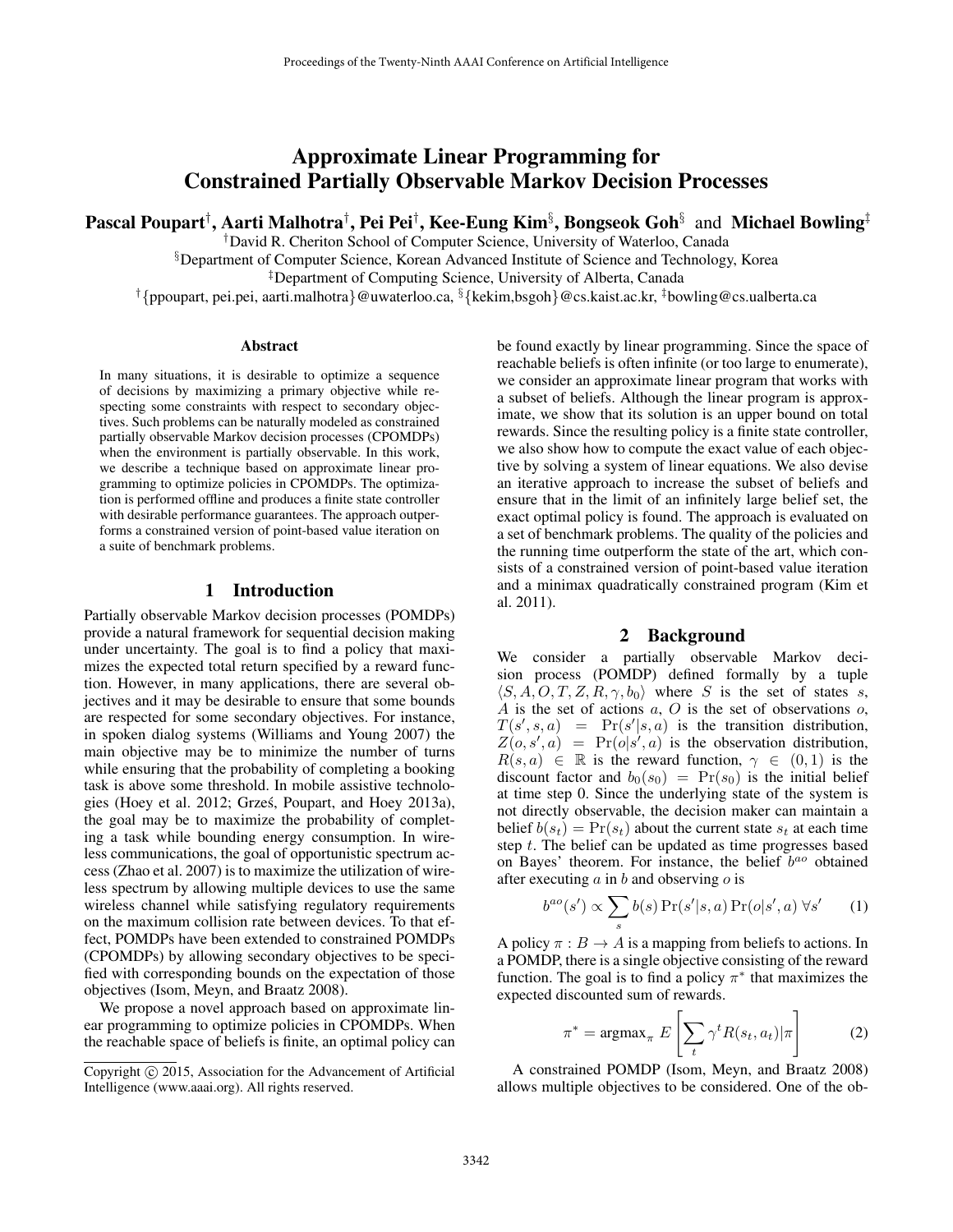jectives is optimized, while the remaining objectives are bounded. Without loss of generality, we will assume that the primary objective is *maximized* and therefore we will denote it by the reward function, while the secondary objectives are assumed to be *upper* bounded and therefore we will denote them by cost functions.<sup>1</sup> Hence, a CPOMDP can be defined by a tuple  $\langle S, A, O, T, Z, R, \{C_k\}_{1..K}, \{c_k\}_{1..K}, \gamma, b_0\rangle$ where  $C_k(s, a) \in \mathbb{R}$  is the  $k^{th}$  cost function with upper bound  $c_k$  (among  $K$  cost functions). The algorithms described in this paper can also work with different discount factors for each objective, but to keep the exposition simple we will assume that the same discount factor is used for all the objectives. The goal is to find a policy  $\pi^*$  that maximizes the expected discounted sum of rewards while ensuring that the expected discounted sum of costs remains bounded.

$$
\pi^* = \operatorname{argmax}_{\pi} E\left[\sum_t \gamma^t R(s_t, a_t) | \pi\right]
$$
 (3)

subject to 
$$
E\left[\sum_{t} \gamma^{t} C_{k}(s_{t}, a_{t}) | \pi\right] \leq c_{k} \ \forall k
$$
 (4)

Note that the actual sum of discounted costs may be higher than the bound since the bound only applies to the expectation (average). It is tempting to change the definition of CPOMDPs to bound actual costs, however, in stochastic domains, this often makes the problem infeasible or leads to conservative policies that do not perform well most of the time. A bound on actual costs means that the probability that the costs exceed the bounds should be zero. For instance, disastrous states such as a robot crash or system failure can rarely be completely ruled out, which means that all policies will have a non-zero probability of exceeding desirable cost bounds. A more practical alternative is simply to bound the probability that some undesirable states are reached. This can be done within the CPOMDP framework by assigning a cost of 1 to undesirable states and 0 to the other states. The expected discounted sum of costs corresponds to the probability of reaching an undesirable state when the discount factor is 1 and the process terminates as soon as an undesirable state is reached.

The optimization of CPOMDP policies is notoriously difficult. We cannot restrict ourselves to deterministic policies since the optimal policies may all be stochastic (Altman 1999; Kim et al. 2011). This is due to the presence of multiple objectives, where it may be necessary to randomize over multiple actions in order to tradeoff between costs and rewards. An exact solution can be obtained by solving a minimax quadratically constrained optimization problem (Kim et al. 2011), however this approach is intractable. A suboptimal dynamic programming technique (Isom, Meyn, and Braatz 2008) as well as a constrained version of point-based value iteration (Kim et al. 2011) have also been proposed. However, the non-convex nature of the optimal value function complicates dynamic programming and point-based value iteration. Alternatively, we can think of the CPOMDP as a

constrained belief MDP. By treating the beliefs as states, the problem becomes fully observable, however the number of reachable beliefs may be very large (even infinite). In the next sections we describe how to optimize a policy by solving an approximate linear program for a subset of reachable beliefs.

### 3 Constrained Belief State MDPs

Let  $B$  be the space of beliefs. We can then treat constrained POMDPs as constrained belief state MDPs (Altman 1999). The constrained MDP that is equivalent to a constrained POMDP can be formally defined by a tuple  $\langle \bar{S}, A, \bar{T}, \bar{R}, \{\bar{C}_k\}_{1..K}, \{c_k\}_{1..K}, \gamma, \bar{s_0} \rangle$ . Here  $\bar{S} = B$  and  $\overline{s}_0 = b_0$ . The transition function  $\overline{T}(b', b, a) = Pr(b'|b, a)$ can then be expressed in terms of beliefs such that

$$
Pr(b'|b,a) = \sum_{\{o|b^{ao} = b'\}} Pr(o|b,a)
$$
 (5)

Similarly, the reward and cost functions can be defined in terms of beliefs

$$
\bar{R}(b,a) = \sum_{s} b(s)R(s,a)
$$
 (6)

$$
\bar{C}_k(b,a) = \sum_s b(s)C_k(s,a) \,\forall k \tag{7}
$$

Suppose that we restrict  $B$  to the space of reachable beliefs. When there are finitely many reachable beliefs, we can solve constrained POMDPs by linear programming:

$$
\max_{\{y(b,a)\}\forall b,a} \sum_{b,a} y(b,a)\bar{R}(b,a)
$$
(8)  
s.t. 
$$
\sum_{a'} y(b',a') = \delta(b',b_0) + \gamma \sum_{b,a} y(b,a) \Pr(b'|b,a) \forall b'
$$

$$
\sum_{b,a} y(b,a)\bar{C}_k(b,a) \le c_k \forall k
$$

$$
y(b,a) \ge 0 \forall b,a
$$

Here,  $\delta(b_1, b_2)$  is a Dirac delta that returns 1 when  $b_1 = b_2$ and 0 otherwise. The variables  $y(b, a)$  can be interpreted as the (discounted) occupancy frequencies of each  $b$ ,  $a$  pair. Overall, the above linear program corresponds to the dual linear program for MDPs (Puterman 2009) with the addition of cost constraints (Altman 1999). We can extract an optimal stochastic policy  $\pi^*$  from the occupancy frequencies by normalizing them:

$$
\pi^*(a|b) = \Pr(a|b) = \frac{y(b,a)}{\sum_{a'} y(b,a')}
$$
 (9)

Similarly, the optimal expected total reward and costs are

$$
V_R^*(b_0) = \sum_{b,a} y(b,a)\bar{R}(b,a)
$$
 (10)

$$
V_{C_k}^*(b_0) = \sum_{b,a} y(b,a) \bar{C}_k(b,a) \,\forall k \tag{11}
$$

<sup>&</sup>lt;sup>1</sup>The sign of each objective can be flipped to ensure that the primary objective is maximized while the secondary objectives are upper bounded.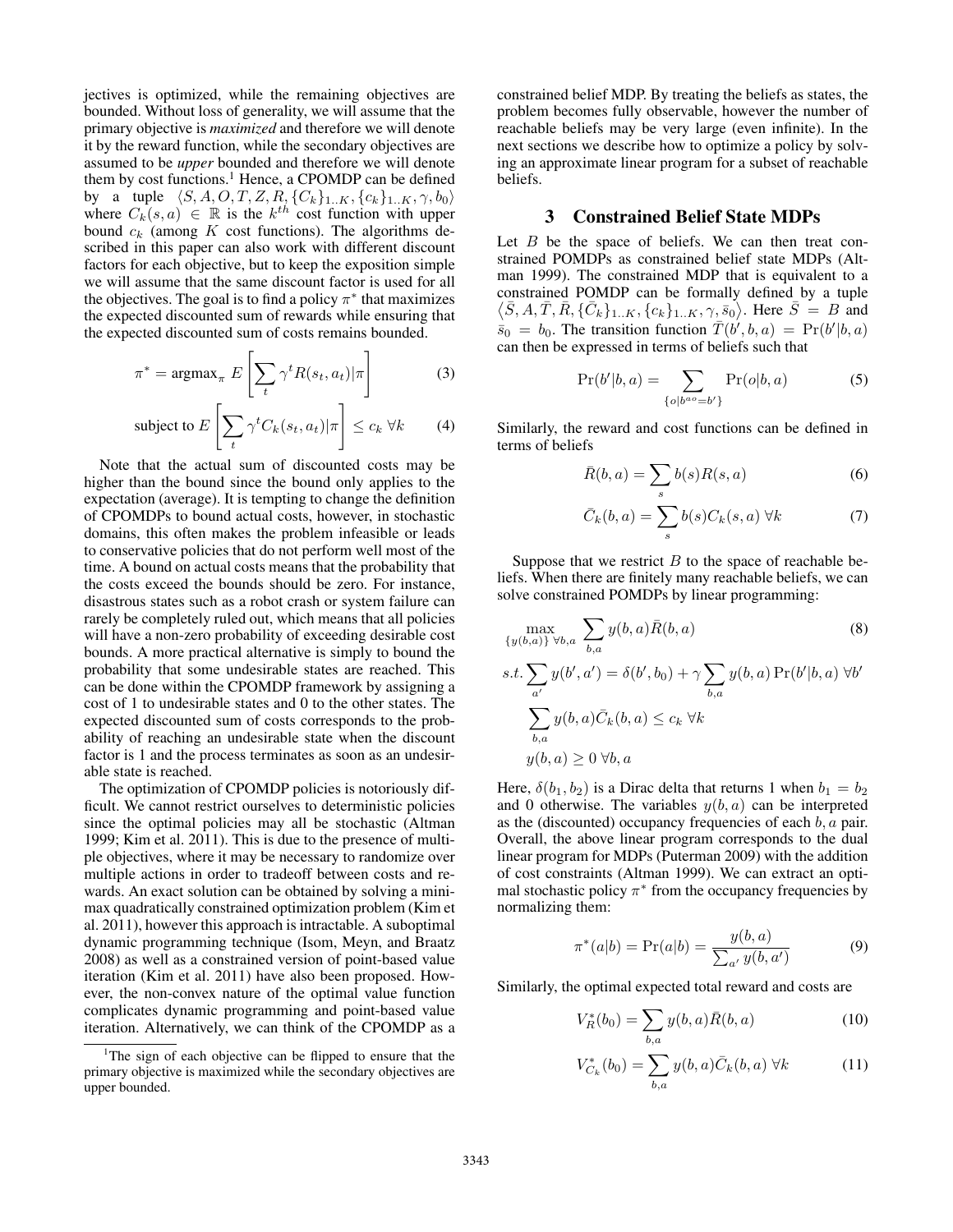# 4 Approximate Linear Programming

In most applications, the space of reachable beliefs is not finite and is unknown. We propose to approximate the linear program in (8). To obtain this approximation we will consider a finite set of beliefs  $\hat{B}$ . This set does not have to contain reachable beliefs. It just has to be a set of beliefs that contains the *corner* beliefs as well as some other beliefs to "cover" well the space of reachable beliefs. Here, corner beliefs are degenerate beliefs corresponding to each state. As we will see shortly, the corner beliefs are needed to ensure that any belief in the simplex can be interpolated. We will describe an iterative approach in the next section to gradually define  $\hat{B}$ . Let's define an approximate belief state MDP with respect to  $\hat{B}$ . The main issue is that the beliefs that are reachable from  $\ddot{B}$  may not be in  $\ddot{B}$ . We resolve this by replacing any belief outside of  $\hat{B}$  by a convex combination of beliefs in  $\hat{B}$ . This idea is inspired from POMDP algorithms (e.g., HSVI (Smith and Simmons 2005), SARSOP (Kurniawati, Hsu, and Lee 2008) and GapMin (Poupart, Kim, and Kim 2011)) that represent upper bounds with a set of beliefvalue pairs and interpolate the value of any other belief as a convex combination of those belief-value pairs.

Let b be a belief that is not in  $\hat{B} = \{b_i\}_{1, \dots, |\hat{B}|}$ . Since there may be many convex combinations of the  $b_i$ 's that equal b, we select the convex combination that minimizes the weighted Euclidean norm of the difference between b and each  $b_i$  by solving the following linear program:

$$
\min_{\{w_i\}\ \forall i} \ \sum_{i} w_i ||b - b_i||_2^2
$$
\n
$$
s.t. \ \sum_{i} w_i b_i(s) = b(s) \ \forall s
$$
\n
$$
\sum_{i} w_i = 1 \quad \text{and} \quad w_i \ge 0 \ \forall i
$$
\n(12)

Let's use the above linear program to interpolate all beliefs  $b^{ao}$  that can be reached from some  $b \in \hat{B}$  in one step. We define  $w(b_i, b^{ao}) = w_i$  to be the probability  $w_i$  associated with  $b_i$  when interpolating  $b^{ao}$ . We can then make use of this interpolation probability to define an approximate transition function  $T$ .

$$
\tilde{T}(b',b,a) = \widetilde{\Pr}(b'|b,a) = \sum_{o} \Pr(o|b,a)w(b',b^{ao}) \quad (13)
$$

In turn, we can use this approximate transition model directly in the linear program in (8) to obtain an approximately optimal policy. Alg. 1 summarizes the steps to obtain this approximately optimal policy.

### 5 Policy Evaluation

Since the policy returned by Alg. 1 is based on an approximate transition function, there is a need to evaluate the expected reward and costs of the policy. It turns out that the policy is a stochastic finite state controller (Hansen 1998b) for which we can easily compute the exact expected discounted total reward and costs by solving a system of linear equations. Let  $N$  be the set of nodes  $n$  in the controller

# Algorithm 1 Approximate LP

# 1: **inputs:** CPOMDP,  $\hat{B}$

- 2: **outputs:**  $\pi$ ,  $\hat{V}_R^*(b_0)$
- 3: for each  $b \in \hat{B}$ ,  $a \in A$ ,  $o \in O$  do
- 4: Compute  $w(b', b^{ao}) \forall b' \in \hat{B}$  by solving LP (12)
- 5: end for
- 6:  $\widetilde{\Pr}(b'|b,a) \leftarrow \sum_o \Pr(o|b,a) w(b',b^{ao}) \ \forall b,b' \in \widehat{B}$
- 7:  $\{y, \hat{V}_{R}^{*}(b_{0})\} \leftarrow$  solve LP in (8) with  $\hat{B}$  and  $\widetilde{\Pr}(b'|b, a)$

8: 
$$
\pi(a|b) \leftarrow y(b,a) / \sum_{a'} y(b,a') \forall b,a
$$

such that we associate a node  $n_b$  to each belief b. The action chosen in node  $n_b$  is determined by the policy  $Pr(a|n_b)$  =  $\pi(a|b)$ . The transition to the next node  $n_{b'}$  is determined by the interpolation distribution  $Pr(n_{b'}|n_b, a, o) = w(b', b^{ao}).$ Since the transition distribution is based on the interpolation distribution, we can't assume that the distribution over states is given by b when the system is in node  $n_b$ . However, we can compute the joint occupancy frequency  $y(n_b, s)$  that the system is in node  $n_b$  when the true underlying state is  $s$ , by solving the following system of linear equations.

$$
y^{\pi}(n_{b'}, s') = \delta(b', b_0)b_0(s') + \gamma \sum_{a, b, s, o} \pi(a|n_b)
$$
(14)  
Pr(s'|s, a) Pr(o|s', a)w(b', b^{ao})y^{\pi}(n\_b, s) \forall b', s'

The exact expected total reward and costs can then be computed by the following expectations:

$$
V_R^{\pi}(b_0) = \sum_{b,s,a} y^{\pi}(n_b, s)\pi(a|b)R(s,a)
$$
 (15)

$$
V_{C_k}^{\pi}(b_0) = \sum_{b,s,a} y^{\pi}(n_b, s)\pi(a|b)C_k(s,a) \,\forall k \tag{16}
$$

We can also show that the approximately optimal total reward  $\hat{V}_R^*$  obtained by solving the approximate LP (8) based on  $\hat{B}$  is an upper bound on the exact optimal total reward  $V_R^*$ . In order to show this, let's analyze the LP in (8) and its equivalent dual. As mentioned earlier, the LP (8) can be interpreted as estimating occupancy frequencies, based on which expected total costs can be bounded while maximizing the expected total reward. The dual of this LP is also very informative:

$$
\min_{\{\mathcal{V}(b)\}_{\forall b},\{z_k\}_{\forall k}} \sum_{b} \delta(b, b_0) \mathcal{V}(b) + \sum_{k} c_k z_k \tag{17}
$$

s.t. 
$$
z_k \geq 0 \ \forall k
$$

$$
\mathcal{V}(b) \ge \bar{R}(b, a) - \sum_{k} \bar{C}_{k}(b, a) z_{k} + \gamma \sum_{b'} \Pr(b'|b, a) \mathcal{V}(b') \,\forall b, a
$$

Here, the variables  $V(b)$  can be interpreted as a *penalized* value function obtained based on a weighted combination of the reward function and the cost functions. The variables  $z_k$  denote the weights of the cost functions. In other words, the dual shows that an optimal policy can be obtained by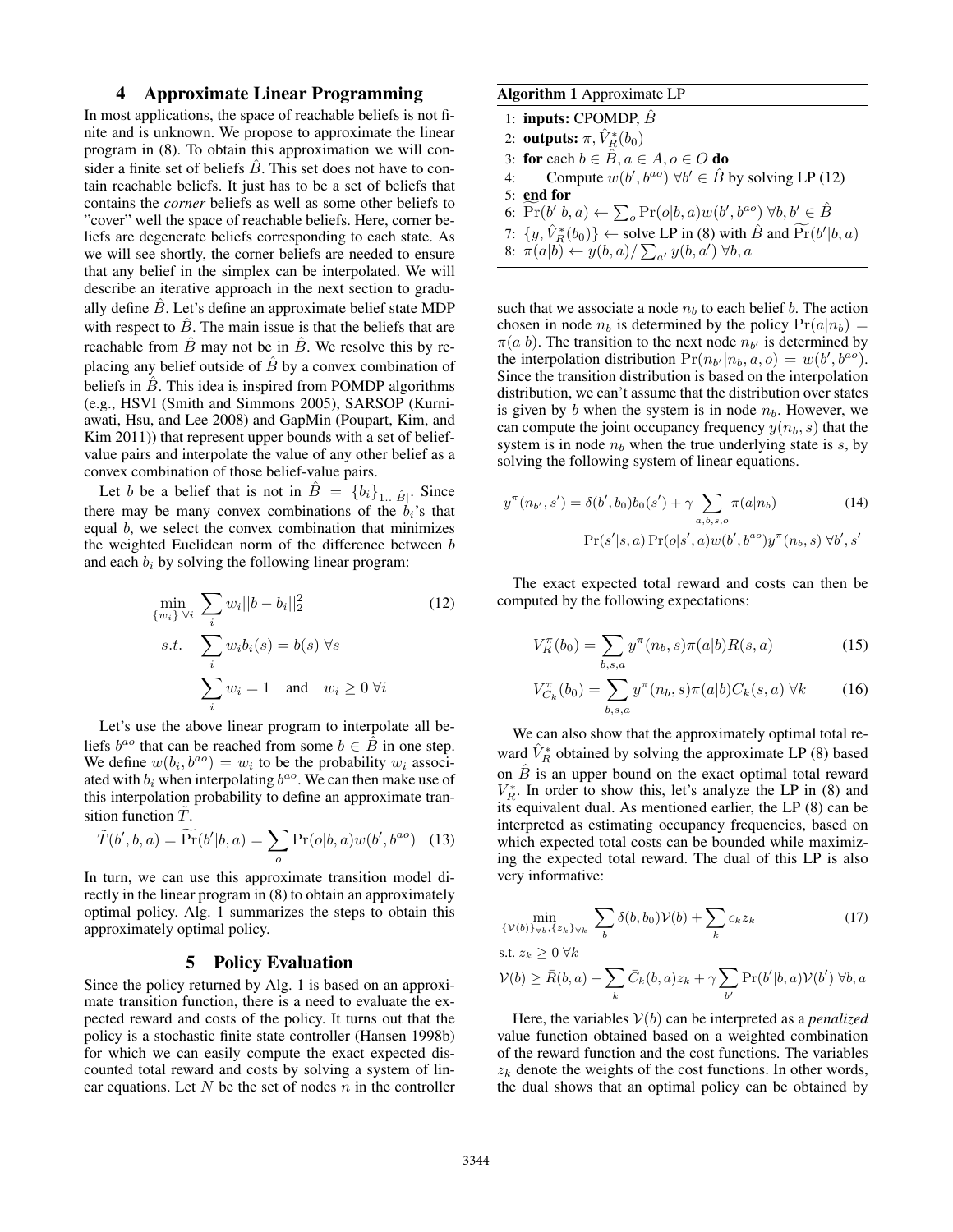optimizing a single objective composed of the reward function from which we subtract a weighted combination of the costs. This is a natural thing to do when combining several objectives into a single objective. Since the scale of the reward and the cost functions may not be the same, it is not always clear how to set the weights to adjust the scales. The dual LP essentially shows that the weights should be optimized simultaneously with the adjusted value function. We are now ready to show that the approximate value  $\hat{V}_R^*(b_0)$  is an upper bound on the optimal value  $V_R^*(b_0)$ 

**Theorem 1.** The approximately optimal value  $\hat{V}_R^*(b_0)$  found *by solving LP (8) or its dual (17) with the subset*  $\hat{B}$  *is an* upper bound on the exact optimal value  $V_R^*(b_0)$ .

*Proof.* Consider the dual LP (17) with the subset  $\ddot{B}$ . Its optimal value is  $\hat{V}_R^*(b_0)$  and let its optimal weights be  $\hat{z}^*$ . Consider the dual  $LP(17)$  with the entire belief space  $B$ . Its optimal value is  $V_R^*(b_0)$  and let its optimal weights be  $z^*$ . Instead, if we fix the weights to  $\hat{z}^*$ , the optimal value of this partly instantiated dual LP (let's call it  $\hat{V}^*_{R,\hat{z}^*}(b_0)$ ) is an upper bound on  $V_R^*(b_0)$ .

$$
V_{R,\hat{z}^*}^*(b_0) \ge V_R^*(b_0) \tag{18}
$$

This follows from the fact that the dual LP is a minimization problem and therefore the value of any feasible solution is an upper bound on the optimal value. Note also that by fixing the weights to  $\hat{z}^*$ , we are also reducing the problem to a POMDP with a single objective. Hence,

$$
V_{R,\hat{z}^*}^*(b_0) = \mathcal{V}^*(b_0) + \sum_k c_k \hat{z}_k^*
$$
 (19)

where  $V^*$  is the optimal value function of this single objective POMDP. If we restrict the belief space to  $\hat{B}$  by interpolation in this single objective POMDP, we obtain an upper bound  $\hat{\mathcal{V}}^*$  on  $\mathcal{V}^*$ .

$$
\hat{\mathcal{V}}^*(b) \ge \mathcal{V}^*(b) \,\forall b \tag{20}
$$

This inequality was shown by Hauskrecht (2000) and it is used to derive upper bounds on the optimal value function in several point-based value iteration techniques (Smith and Simmons 2005; Kurniawati, Hsu, and Lee 2008; Poupart, Kim, and Kim 2011; Grzes and Poupart 2014). Intuitively, Eq. 20 follows from the fact that the optimal value function of a single objective POMDP is piece-wise linear and convex (Sondik 1971; Smallwood and Sondik 1973), and therefore belief interpolation necessarily yields values at least as high as when we do not interpolate. Finally, the optimal value of the dual LP based on  $\hat{B}$  is

$$
\hat{V}_R^*(b_0) = \hat{\mathcal{V}}^*(b_0) + \sum_k c_k \hat{z}_k^*
$$
\n(21)

The proof is completed by combining Eq. 18-21 as follows.

 $V_R^*(b_0) \leq V_{R,\hat{z}^*}^*(b_0)$  (by Eq. 18)

$$
= \mathcal{V}^*(b) + \sum_k c_k \hat{z}_k^*
$$
 (by Eq. 19)  
\n
$$
\leq \hat{\mathcal{V}}^*(b_0) + \sum_k c_k \hat{z}_k^*
$$
 (by Eq. 20)  
\n
$$
= \hat{V}_R^*(b_0)
$$
 (by Eq. 21)

Since the exact expected total reward  $V_R^{\pi}(b_0)$  of the policy  $\pi$  found by Alg. 1 is never greater than the exact optimal value  $V_R^*(b_0)$ , it also follows that  $V_R^{\pi}(b_0) \leq V_R^*(b_0)$ . To summarize, the value found by the approximate linear program is an upper bound on the optimal value, while the exact value of the resulting policy is a lower bound on the optimal value. The gap between these bounds is useful to determine how well  $B$  approximates the belief space. In the next section we will describe a procedure to incrementally generate  $B$  until the gap is below a desirable threshold.

We also need to analyze the expected total costs computed in the approximate LP. In principle, the bounds  $c_k$  imposed on the expected total costs ensure that the resulting policy does not yield higher costs than  $c_k$  in expectation. However, as mentioned before, the expected total costs are not exact due to  $\ddot{B}$ . This is why it is important to compute the exact expected total costs  $V_{C_k}^{\pi}(b_0)$  as shown in Eq. 11. If there is a cost function for which  $V_{C_k}^{\pi}(b_0) > c_k$ , then we have a problem since the solution is technically infeasible and we should not use the resulting policy. Unfortunately, Thm. 2 shows that the exact expected total costs may not satisfy the bounds.

**Theorem 2.** The exact expected total costs  $V_{C_k}^{\pi}(b_0)$  of the *policy*  $\pi$  *found by solving the approximate LP based on*  $\hat{B}$ *may be higher or lower than*  $c_k$ *.* 

*Proof.* We give two examples where in one case  $V_{C_k}^{\pi}(b_0)$  >  $c_k$  and in the other case  $V_{C_k}^{\pi}(b_0) < c_k$ . Suppose we have a single cost function such that  $C(b, a) = R(b, a) \forall b, a$  and the approximate LP finds a suboptimal policy  $\pi$  for which the approximate expected total cost bound is tight, then

$$
V_C^{\pi}(b_0) \stackrel{1}{=} V_R^{\pi}(b_0) \stackrel{2}{\leq} V_R^*(b_0) \stackrel{3}{\leq} \hat{V}_R^*(b_0) \stackrel{4}{=} c \tag{22}
$$

Relation 1 follows from the assumption  $C(b, a)$  $R(b, a) \forall b, a$ . Relation 2 holds since  $\pi$  is suboptimal. Relation 3 follows from Thm. 1. Relation 4 follows from the assumption that the approximate expected total cost bound is tight and  $C(b, a) = R(b, a) \forall b, a$ . For the second case, set the cost function to be the negative of the reward function, i.e.,  $C(b, a) = -R(b, a) \forall b, a$ . Then opposite relations hold based on the same explanations.

$$
V_C^{\pi}(b_0) \stackrel{1}{=} -V_R^{\pi}(b_0) \stackrel{2}{>} -V_R^*(b_0) \stackrel{3}{\geq} -\hat{V}_R^*(b_0) \stackrel{4}{=} c \quad (23)
$$

A simple approach to ensure that  $V_{C_k}^{\pi}(b_0) \leq c_k \ \forall k$  is to (artificially) lower the bounds  $c_k$  until the exact costs satisfy the original bounds. For instance, if we have a single cost function  $C$  and after solving the approximate LP the exact expected total cost  $V_C^{\pi}(b_0)$  of the resulting policy  $\pi$  exceeds the bound  $c$ , then we can do a binary search to find an artificial bound  $\hat{c}$  such that the exact cost tightly matches the true bound, i.e.,  $V_C^{\pi}(b_0) = c$ .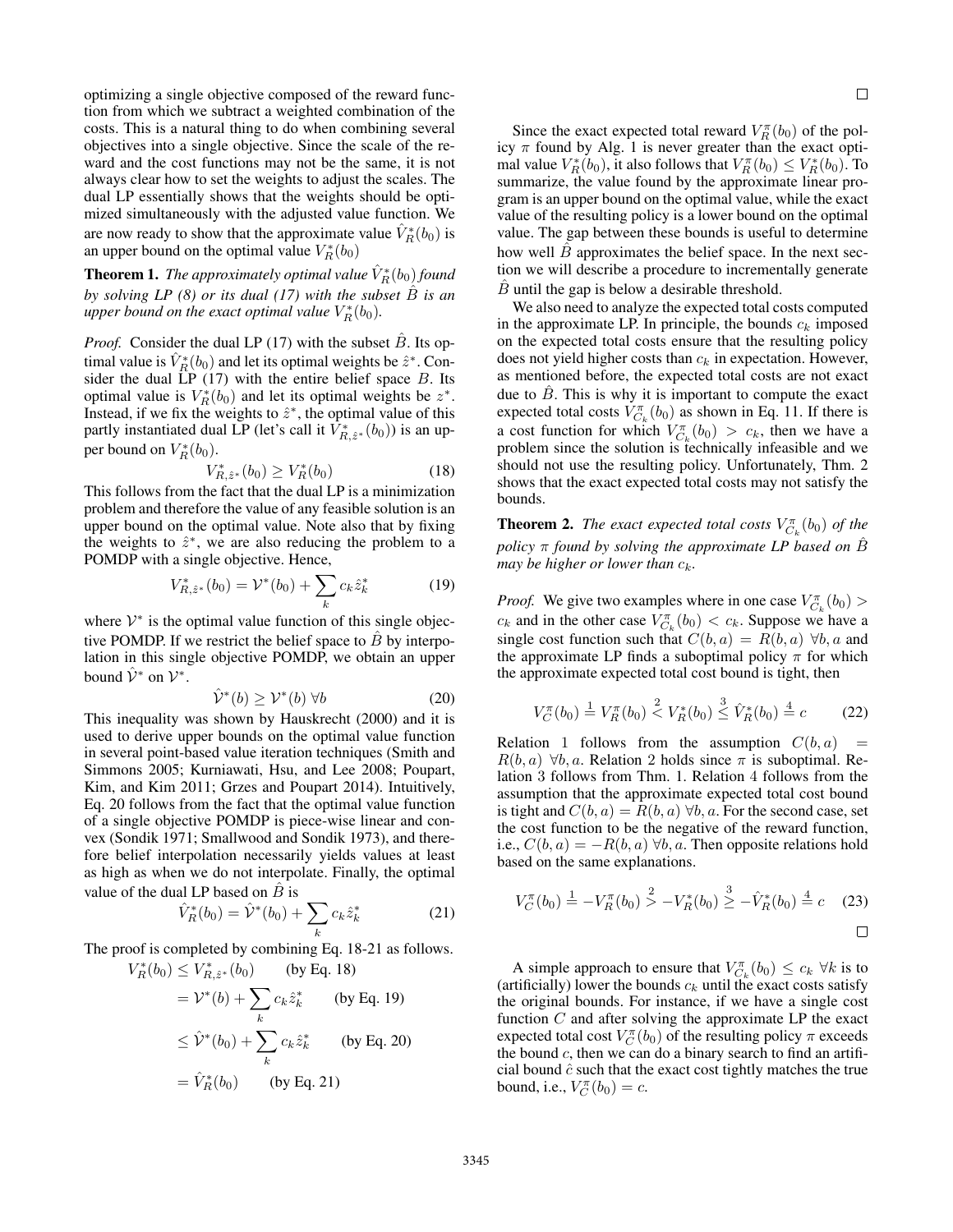### 6 Belief Set Generation

Alg. 2 describes a generic approach to alternate between solving an approximate LP based on  $\hat{B}$  and adding new beliefs to  $\hat{B}$  until the gap between  $\hat{V}_R^*(b_0)$  and  $V_R^{\pi}(b_0)$  is less than some desirable threshold  $\epsilon$ .

A variety of techniques can be used to generate new beliefs that are added to  $\hat{B}$  at each step (Shani, Pineau, and Kaplow 2013). Alg. 3 describes a simple approach inspired from *envelope* techniques used in planning (Dean et al. 1995). It considers the beliefs that can be reached in one step from any belief in  $\hat{B}$  by executing  $\pi$ . Since there may be too many beliefs to be added, we can prioritize the beliefs by adding the  $n$  reachable beliefs with the largest weighted Euclidean distance to the beliefs in  $\overline{B}$  based on the interpolation performed by LP (12).

|  |  |  | <b>Algorithm 3 Belief Generation</b> |
|--|--|--|--------------------------------------|
|--|--|--|--------------------------------------|

1: inputs: CPOMDP,  $\pi$ ,  $\hat{B}$ ,  $n$ 2: **outputs:**  $\hat{B}'$  (such that  $|\hat{B}'| \leq n$ ) 3:  $\hat{B}' \leftarrow \emptyset$ 4: for each  $b \in \hat{B}$ ,  $o \in O$  do  $5:$  $\mathcal{O}(s') \leftarrow \sum_{s,a} b(s) \Pr(s'|s,a) \Pr(o|s',a) \pi(a|b) \ \forall s'$ 6: *dist<sub>b</sub>* ← distance of  $b^{\circ}$  to  $\hat{B} \cup \hat{B}'$  by LP (12) 7: if  $dist_{b} \circ > 0$  then 8:  $\hat{B}' \leftarrow \hat{B}' \cup \{b^o\}$ 9: end if 10: if  $|\hat{B}'| > n$  then  $| > n$  then /\* reduce the size of  $\hat{B}'$  \*/ 11: for each  $b' \in \hat{B}'$  do 12:  $dist_{b'} \leftarrow dist.$  of b' to  $\hat{B} \cup \hat{B}' \setminus \{b'\}$  by LP(12) 13:  $\hat{B}' \leftarrow \hat{B}' \setminus \{\operatorname{argmin}_{b' \in \hat{B}'} dist_{b'}\}$ 14: end for 15: end if 16: end for

The following theorem shows that the iterative approximate LP technique with envelope belief generation is guaranteed to converge to a (near) optimal policy when given enough time.

Theorem 3. *Alg. 2 is guaranteed to converge to a (near) optimal policy*  $\pi$  *of the CPOMDP, i.e.,*  $V_R^*(b_0) - V_R^{\pi}(b_0) \leq \epsilon$ .

*Proof.* We give an informal proof. We first show that Alg. 2 terminates and then we show that when it terminates it converges to a (near) optimal policy of the CPOMDP. Suppose

Table 1: Single objective POMDPs are augmented with a cost function that assigns a cost of 1 to all state-action pairs with low rewards as specified in the third column and a cost of 0 otherwise.

| Problem      | Reward Range   | Low Reward Threshold |
|--------------|----------------|----------------------|
| query.s3     | 1.199 to 7.48  | ${}_{\leq 2.75}$     |
| query.s4     | 1.199 to 7.48  | < 2.75               |
| iff          | $-65$ to 20    | < 0                  |
| tiger-grid   | $-1$ to 0.75   | $\leq 0$             |
| machine      | $-15$ to 0.994 | $\lt 0$              |
| milos-aaai97 | 0 to 150       | < 150                |

that Alg. 2 does not terminate in the sense that  $\hat{V}_R^*(b_0)$  –  $V_R^{\pi}(b_0)$  remains greater than  $\epsilon$ . As the number of iterations increases,  $\ddot{B}$  will contain an increasing number of reachable beliefs since Alg. 3 is guaranteed to generate new reachable beliefs unless the current policy is evaluated accurately (error less than  $\epsilon$ ). As the number of iterations goes to infinity,  $\hat{B}$  will eventually contain enough beliefs to accurately evaluate all policies that Alg. 1 produces infinitely often. Since Alg. 2 terminates as soon as Alg. 1 produces a policy that is evaluated accurately, we have a contradiction. Next, suppose that the algorithm terminates, but it converges to a suboptimal policy  $\pi$ . By Thm 1, we know that  $\hat{V}_R^*(b_0) \geq V_R^*(b_0)$ . Since  $V_R^*(b_0) \ge V_R^{\pi}(b_0)$  and the algorithm terminates when  $\hat{V}_R^*(b_0) - V_R^{\pi}(b_0) \leq \epsilon$ , then  $V_R^*(b_0) - V_R^{\pi}(b_0) \leq \epsilon$ , which yields a contradiction.

### 7 Experiments

We compared empirically our algorithm (CALP) to a constrained version of point-based value iteration (CP-BVI) (Kim et al. 2011) on a set of benchmark problems. The other existing algorithms for CPOMDPs are approximate dynamic programming (Isom, Meyn, and Braatz 2008) and quadratically constrained optimization (Kim et al. 2011). Since they were shown to underperform CPBVI (Kim et al. 2011), we do not report results for them. Both CPBVI and CALP are implemented in Matlab without any explicit parallelization (other than the automated parallelization performed by Matlab's virtual machine) and were run on a 64 bit CentOS Linux machine with 24 cores (1.2 GHz), 132 Gb of RAM, Matlab R2013b and CPLEX 12.6. The toy, qcd and ncity problems are CPOMDP benchmarks from (Kim et al. 2011). The remaining problems are single objective POMDPs from http://www.pomdp.org that we augmented with costs. We set the cost to one for all state-action pairs with a reward below some threshold defined in Table 1 and zero for all other state-action pairs. The bound on the expected cumulative discounted costs ensures that the resulting policy will not visit undesirable state-action pairs too often. Hence the goal is to maximize expected total rewards while bounding the frequency of low reward events.

Table 2 summarizes the results. The algorithms ran until convergence of the optimal value to 3 significant digits or a time limit of 1000 seconds (which ever occured first). Since the algorithms may take extra time to complete the last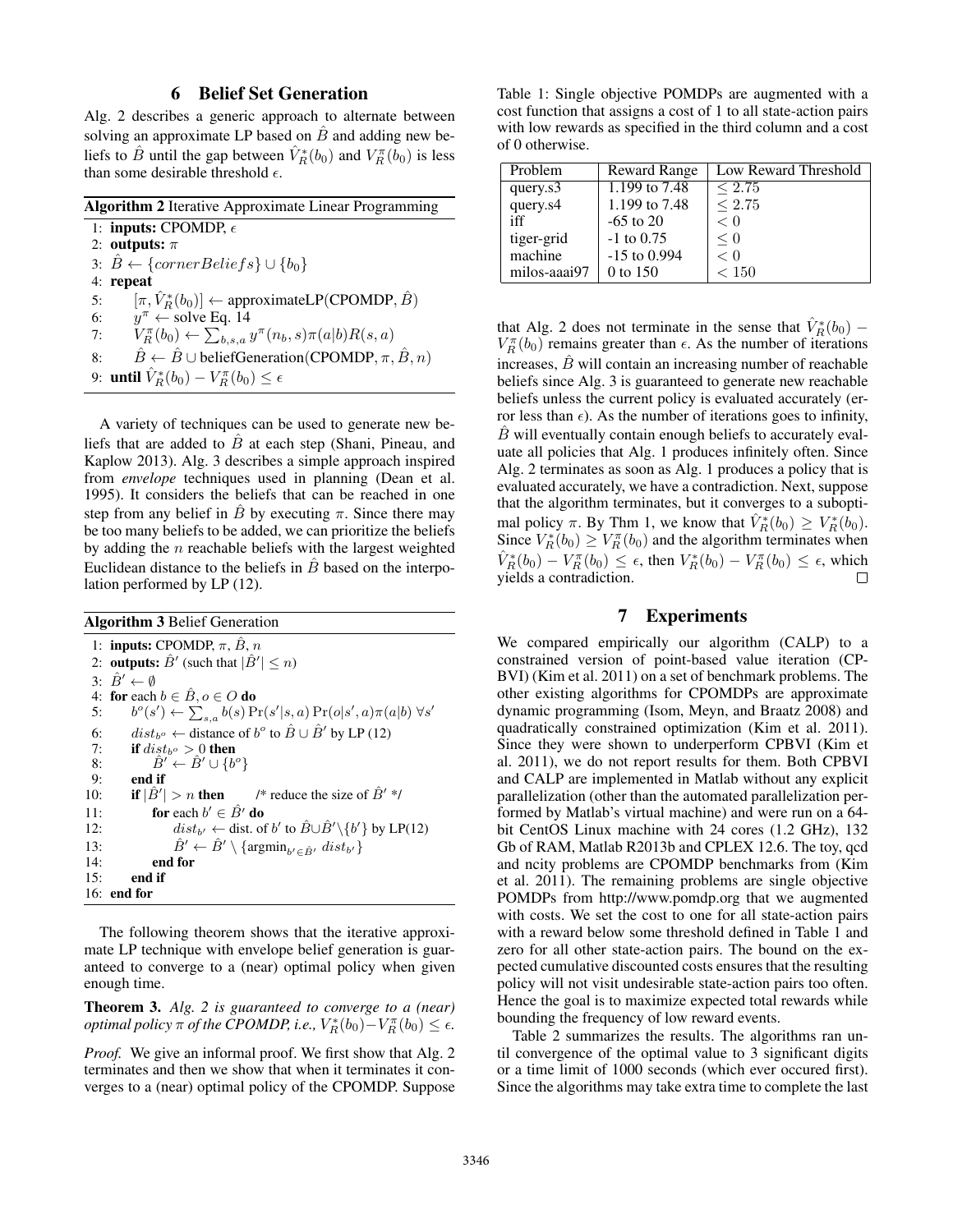iteration, the reported times are often slightly above 1000 seconds. The expected reward and cost were computed by running 1000 simulations of 1000 steps for CPBVI. In the case of CALP, the expected reward and cost were computed by iteratively solving a system of linear equations with precision set to 3 significant digits. CPBVI did not find a policy that respects the cost bound  $c$  for several problems, which was denoted by n.a. in the table. This happened when CP-BVI was not able to do enough iterations in 1000 seconds to plan over a sufficiently long planning horizon. When CALP found a policy that does not respect the cost bound due to the approximate nature of the linear program, the cost bound was artificially lowered by binary search (see the end of Section 5) until the exact expected cost tightly satisfies the bound. The time taken by the binary search is included in the results. Overall, CALP found policies that are better than or as good (when taking the standard deviation into account) as the policies found by CPBVI in less time than CPBVI. We also report the upper bound on the optimal value found by CALP in the last column. The difference between the last two columns gives an upper bound on the loss in value due to the interpolation with respect to  $\hat{B}$ . Since the difference is 0 for toy, qcd and ncity, CALP found an optimal policy for those CPOMDPs.

# 8 Related Work

This work can be viewed as an extension to the literature on fully observable constrained MDPs, where it is common to use dual linear programming (Altman 1999). Dual formulations have also been developed for dynamic programming (Wang et al. 2007) and reinforcement learning (Yang, Li, and Schuurmans 2009) in unconstrained MDPs. This work is also related to approximate linear programming (ALP) techniques for infinite state spaces in unconstrained MDPs (Schweitzer and Seidmann 1985; de Farias and Van Roy 2003). They use basis functions to restrict the space of value functions while we use interpolation to reduce the number of belief states. This approach is commonly used in point-based value iteration techniques for unconstrained POMDPs (Pineau et al. 2003; Shani, Pineau, and Kaplow 2013) where interpolation also leads to an upper bound on the optimal value function (Smith and Simmons 2005; Kurniawati, Hsu, and Lee 2008; Poupart, Kim, and Kim 2011; Grzes and Poupart 2014).

Our work is also related to the literature on finite state controllers for unconstrained POMDPs (Hansen 1998b). Instead of optimizing controllers by policy iteration (Hansen 1998a; Poupart and Boutilier 2003) or non-linear programming (Amato, Bernstein, and Zilberstein 2006), we use approximate linear programming, which allows constraints on secondary objectives to be taken into account. Finally, we focus on the offline optimization of CPOMDPs while Undurti and How (2010) developed an online forward search technique for CPOMDPs.

#### 9 Conclusion

We proposed a new approach to optimize policies for constrained POMDPs. The technique is based on approximate

linear programming. It outperforms the state of the art in terms of both solution quality and time. The policies found are finite state controllers which are also advantageous for deployment in resource constrained applications such as embedded systems as well as smartphones (Grzes, Poupart, and ´ Hoey 2013b). In future work, it would be interesting to extend this work to constrained decentralized POMDPs (Wu, Jennings, and Chen 2012) and to explore reinforcement learning techniques for CPOMDPs.

#### 10 Acknowledgments

The work done by Pascal Poupart, Aarti Malhotra and Pei Pei was supported by NSERC discovery and engage grants. The work done by Kee-Eung Kim and Bongseok Goh was supported by ICT R&D program of MSIP/IITP 14-824-09- 014.

#### References

Altman, E. 1999. *Constrained Markov Decision Processes*. Chapman & Hall/CRC.

Amato, C.; Bernstein, D. S.; and Zilberstein, S. 2006. Solving POMDPs using quadratically constrained linear programs. In *Proceedings of the fifth international joint conference on Autonomous agents and multiagent systems*, 341– 343. ACM.

de Farias, D. P., and Van Roy, B. 2003. The linear programming approach to approximate dynamic programming. *Operations Research* 51(6):850–865.

Dean, T.; Kaelbling, L. P.; Kirman, J.; and Nicholson, A. 1995. Planning under time constraints in stochastic domains. *Artificial Intelligence* 76.

Grzes, M., and Poupart, P. 2014. POMDP planning and execution in an augmented space. In *Proceedings of the 2014 international conference on Autonomous agents and multiagent systems*, 757–764. International Foundation for Autonomous Agents and Multiagent Systems.

Grześ, M.; Poupart, P.; and Hoey, J. 2013a. Isomorph-free branch and bound search for finite state controllers. In *Proceedings of the 23rd International Joint Conference on Artificial Intelligence*.

Grześ, M.; Poupart, P.; and Hoey, J. 2013b. Controller compilation and compression for resource constrained applications. In *Algorithmic Decision Theory*. Springer. 193–207.

Hansen, E. A. 1998a. An improved policy iteration algorithm for partially observable MDPs. *Advances in Neural Information Processing Systems* 1015–1021.

Hansen, E. A. 1998b. Solving POMDPs by searching in policy space. In *Proceedings of the Fourteenth conference on Uncertainty in artificial intelligence*, 211–219. Morgan Kaufmann Publishers Inc.

Hauskrecht, M. 2000. Value-function approximations for partially observable Markov decision processes. *Journal of Artificial Intelligence Research* 13.

Hoey, J.; Yang, X.; Quintana, E.; and Favela, J. 2012. Lacasa: Location and context-aware safety assistant.